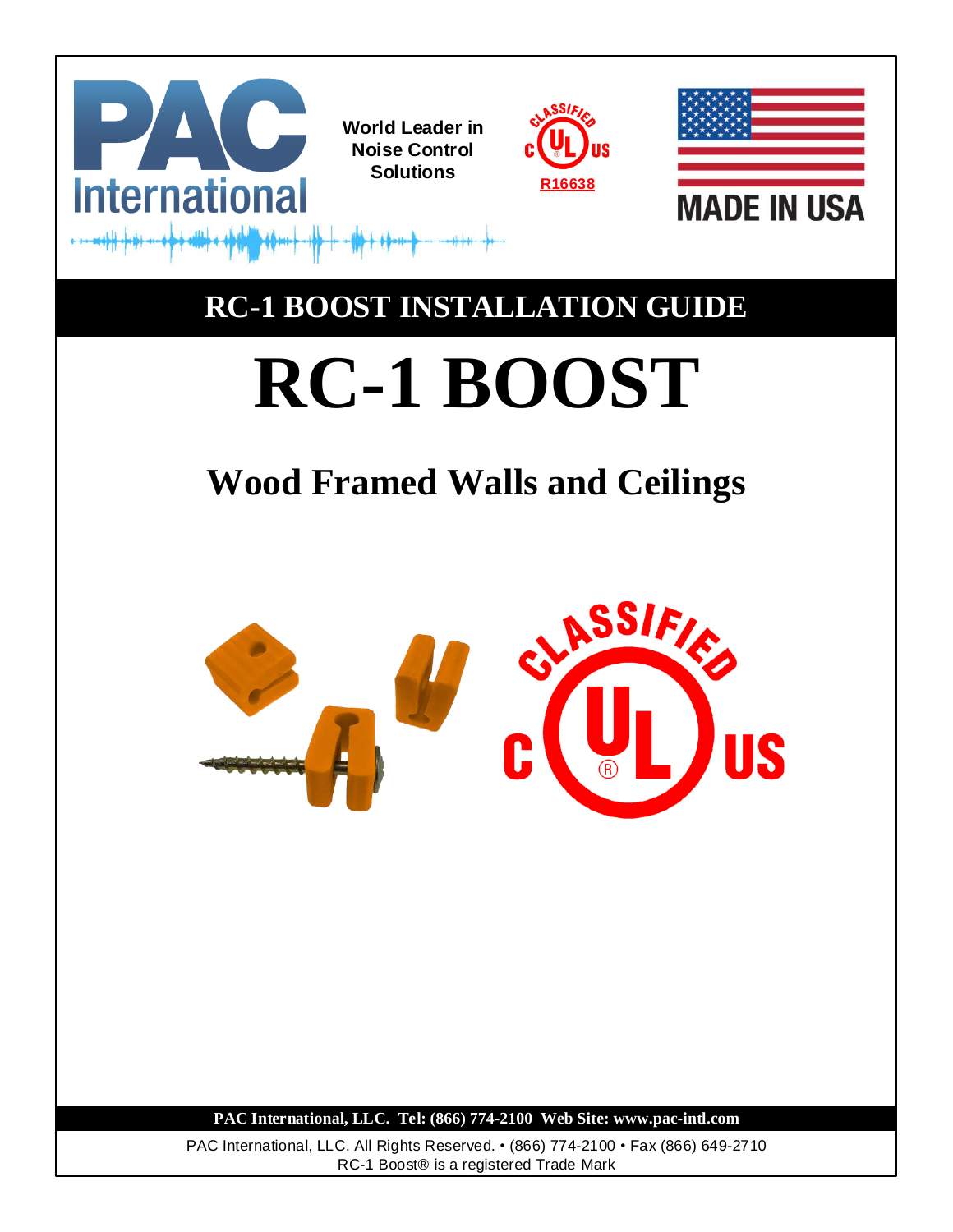

## **RC-1 Boost Isolator Spacing and Load:**

- **Maximum Acoustical Design Load:** 13.3 lbs
- **Maximum Spacing Allowed:** 24" x 16" oc.

## **RC-1 Boost Fastener:**

- **RC-1 Boost to Wood:** Use supplied RC-1 Boost fastener.
- DO NOT fasten RC-1 Boost to framing members with nails. Use only supplied fastener.

# **RC-1 Boost Dimensions:**

- RSIC-1 Boost Isolator 1/2" Tall
- RSIC-1 Boost Isolator 5/8" Wide
- RSIC-1 Boost Isolator 3/4" Deep



# **RC-1 Boost Fire Rating:**

See UL.COM File number R16638 for approved designs

## **General Information:**

Refer to www.UL.com, or www.pac-intl.com for complete installation details on all fire resistive assembly designs. Resilient Sound Isolator RC-1 Boost shall not carry heavy loads such as cabinets or bookshelves Seal all potential air leaks with non-hardening acoustical caulking to achieve best noise control results. Use fire rated sealant where required.

## **PAC International, LLC. Tel: (866) 774-2100 Web Site: www.pac-intl.com**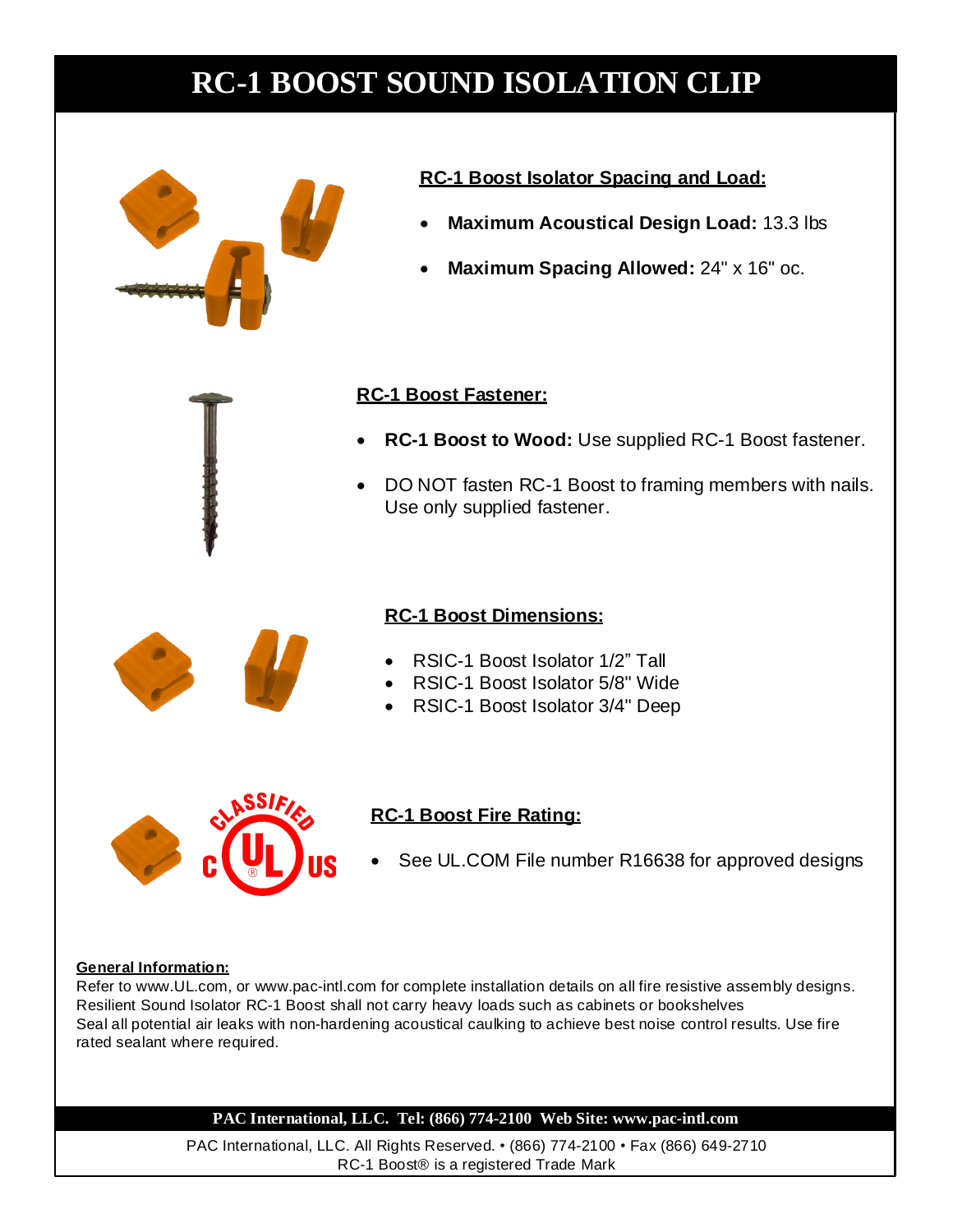



## **WALLS: One and Two Layers of 5/8" Gypsum Board**

- RC-1 Boost shall be 24 inches on center when framing is 16inches on center, or 16 inches on center when framing is 24 inches on center.
- Place the RC-1 Boost over the RC-1 channel at the pre punched hole.
- Insert the screw through the RC-1 Boost and the pre punched hole in RC-1 channel.
- Fasten the RC-1 Boost to the framing with the fastener provided.
- RC-1 Boost is just touching the faming and screw head.
- Do not overtighten the RC-1 boost.
- Locate the first row of RC-1 channel with RC-1 Boost within 3 inches from the floor and within 6 inches from the ceiling.
- All RC-1 channel are to be facing the same direction.
- Place 1/4" (minimum) shim on floor to fully support the gypsum board.
- Install the gypsum board from the bottom up leaving a 1/4" min. gap around the perimeter of the wall.
- ONLY remove the shims after ALL the gypsum board is completely screwed to ALL the drywall furring channels. Make sure every screw (floor to ceiling and wall to wall) is installed as required by the assembly design, in every layer of gyp sum board before removing the shims at the floor. The shims are critical to ensure best results.
- Caulk around the entire perimeter of the gypsum board. Use fire and smoke rated acoustical sealant where required.

### **Ceilings: One and Two Layers of 5/8" Gypsum Board**

- RC-1 Boost shall be 24 inches on center when framing is 16inches on center, or 16 inches on center when framing is 24 inches on center.
- Place the RC-1 Boost over the RC-1 channel at the pre punched hole.
- Insert the screw through the RC-1 Boost and the pre punched hole in RC-1 channel.
- Fasten the RC-1 Boost to the framing with the fastener provided.
- Ensure RC-1 Boost is touching the faming and screw head.
- Do not overtighten the RC-1 boost.
- All RC-1 channel are to be facing the same direction.
- Locate the first row of RC-1 channel with RC-1 Boost within 3 inches from the wall.
- Install the gypsum board leaving a 1/4" min. gap around the perimeter of the ceiling.
- Caulk around the entire perimeter of the gypsum board. Use fire and smoke rated acoustical sealant where required.

### **PAC International, LLC. Tel: (866) 774-2100 Web Site: www.pac-intl.com**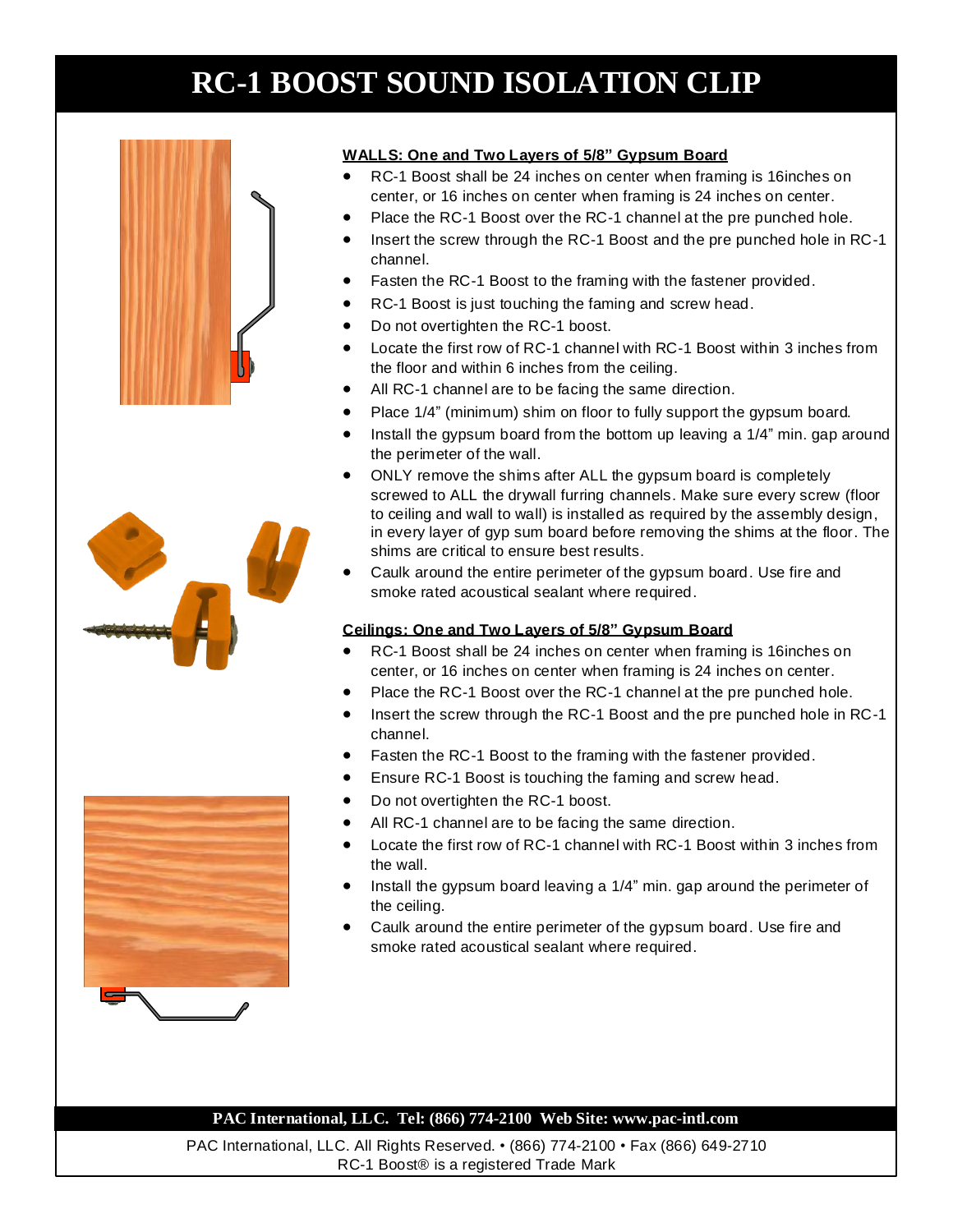**APPLICATION RECOMMENDATIONS FOR CEILING, WOOD OR STEEL FRAMING.**

**INSTALLING RESILIENT SOUND ISOLATION CLIPS (RC-1 Boost)**

# **RC-1 Boost Clips@ 16" oc. Framing @ 24" oc.**

**24"**



## **PAC International, LLC. Tel: (866) 774-2100 Web Site: www.pac-intl.com**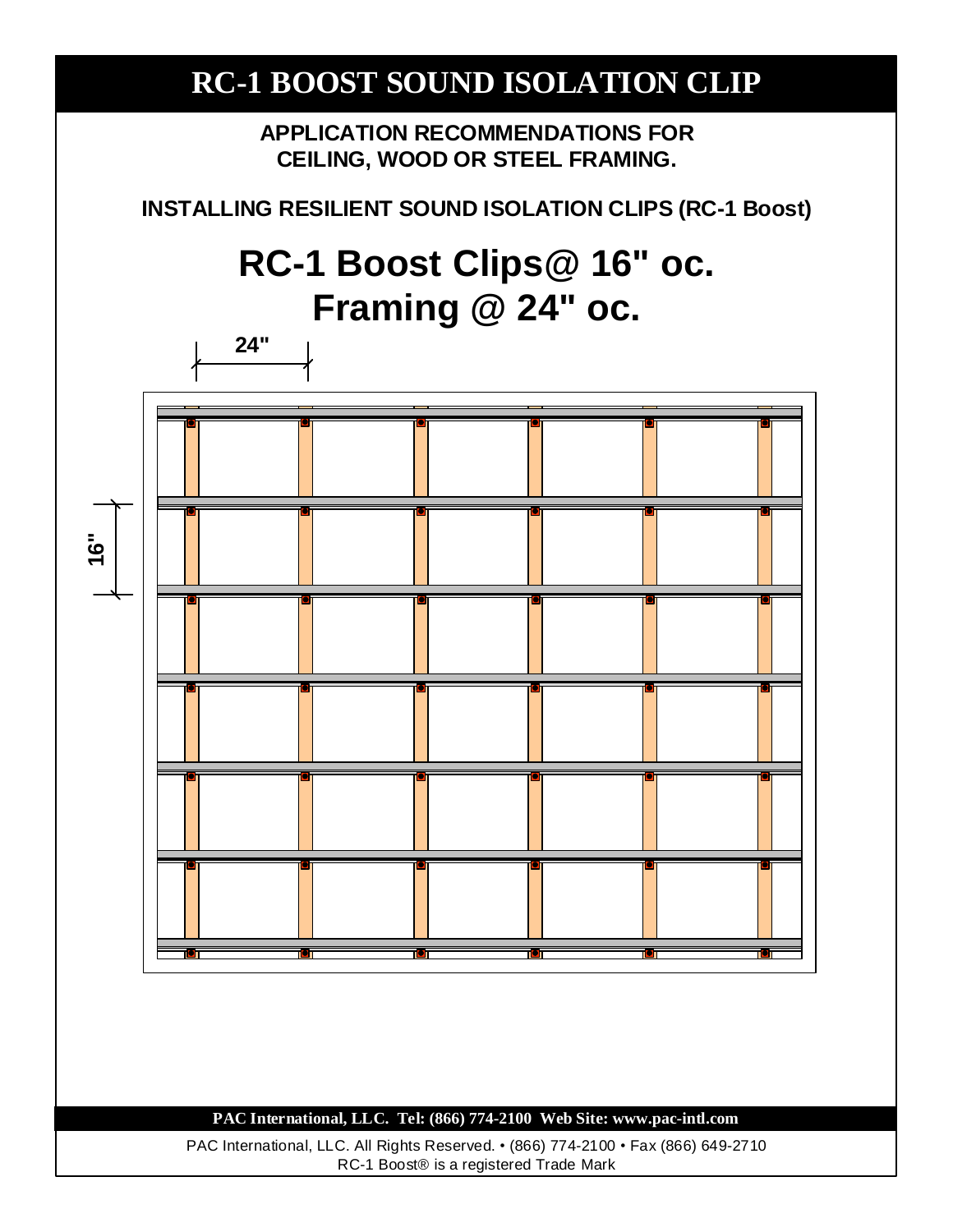# **RC-1 BOOST SOUND ISOLATION CLIP APPLICATION RECOMMENDATIONS FOR CEILING, WOOD OR STEEL FRAMING. INSTALLING RESILIENT SOUND ISOLATION CLIPS (RC-1 Boost) RC-1 Boost Clips@ 24" oc. Framing @ 16" oc. PAC International, LLC. Tel: (866) 774-2100 Web Site: www.pac-intl.com 24" 16"** PAC International, LLC. All Rights Reserved. • (866) 774-2100 • Fax (866) 649-2710 RC-1 Boost® is a registered Trade Mark Go to UL.com to verify spacing on your assembly